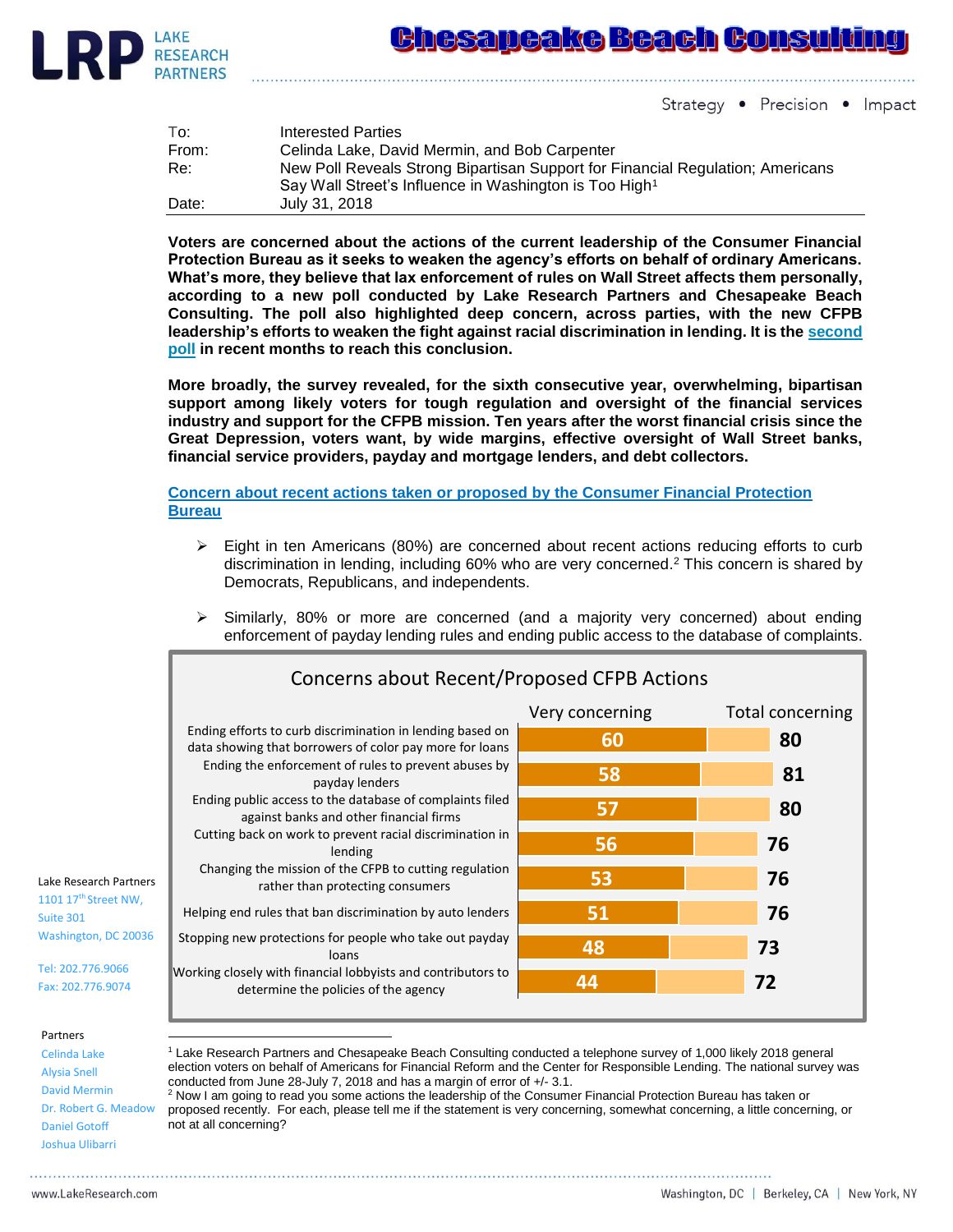$\triangleright$  Strong majorities across parties are concerned about many of the individual actions taken or proposed by the leadership of the CFPB.

| % Total Concerning (%<br><b>Very Concerning)</b>                                                                                     | <b>Total</b> | <b>Democrat</b> | Independent | <b>Republican</b> |
|--------------------------------------------------------------------------------------------------------------------------------------|--------------|-----------------|-------------|-------------------|
| <b>Ending the enforcement</b><br>of rules to prevent<br>abuses by payday<br><b>lenders</b>                                           | 81 (58)      | 85 (67)         | 82(61)      | 77 (46)           |
| <b>Ending efforts to curb</b><br>discrimination in lending<br>based on data showing<br>that borrowers of color<br>pay more for loans | 80 (60)      | 89 (75)         | 81(61)      | 68 (42)           |
| <b>Ending public access to</b><br>the database of<br>complaints filed against<br>banks and other financial<br>firms                  | 80 (57)      | 85 (65)         | 82 (65)     | 74 (42)           |
| Cutting back on work to<br>prevent racial<br>discrimination in lending                                                               | 76 (56)      | 87 (68)         | 76 (57)     | 66 (43)           |
| <b>Changing the mission of</b><br>the CFPB to cutting<br>regulation rather than<br>protecting consumers                              | 76 (53)      | 87 (67)         | 73 (50)     | 67 (39)           |
| <b>Helping end rules that</b><br>ban discrimination by<br>auto lenders                                                               | 76 (51)      | 84 (61)         | 79 (53)     | 67 (40)           |
| <b>Stopping new</b><br>protections for people<br>who take out payday<br><b>loans</b>                                                 | 73 (48)      | 79 (60)         | 74 (48)     | 64 (34)           |
| <b>Working closely with</b><br>financial lobbyists and<br>contributors to determine<br>the policies of the agency                    | 72 (44)      | 73 (49)         | 74 (48)     | 72 (38)           |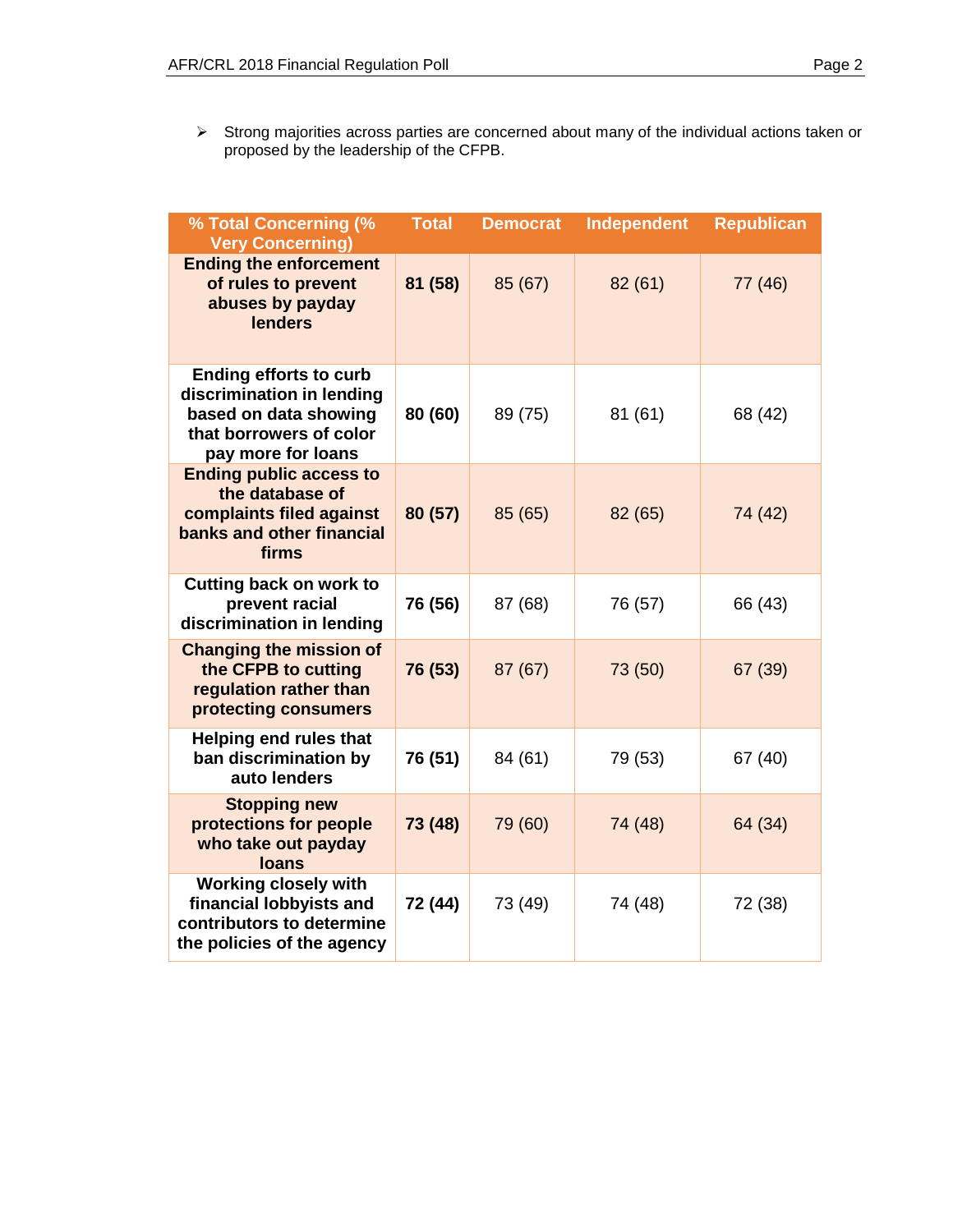## **Voters care about these issues**

 $\overline{a}$ 

 $\triangleright$  These matters are personal for today's voter. They feel, across parties, that stronger enforcement of rules on Wall Street affects them personally.<sup>3</sup> A majority of Democrats (64%), independents (67%) and Republicans (56%) all say that stronger enforcement of financial protection laws will affect them personally a lot.



 $\triangleright$  When voters are asked how important it is to regulate financial services and products, more than 9 in 10 Americans (91%) say it is important, including 69% who say it is very important.<sup>4</sup> This includes 96% of Democrats, 92% of independents, and 85% of Republicans.



 $\triangleright$  Support for financial regulation broadly understood has remained steady over the years, with over two thirds of voters saying it is very important to regulate financial services and products for at least the last four years.



<sup>&</sup>lt;sup>3</sup> Thinking about how enforcement of financial laws might affect you personally, do you think that stronger enforcement of financial protection laws and greater oversight of Wall Street banks, mortgage lenders, payday lenders, debt collectors, and credit card companies affects you personally a lot, somewhat, a little, or not at all?

<sup>&</sup>lt;sup>4</sup> How important is it to regulate financial services and products to make sure they are fair for consumers? Is it very important, somewhat important, a little important, or not at all important?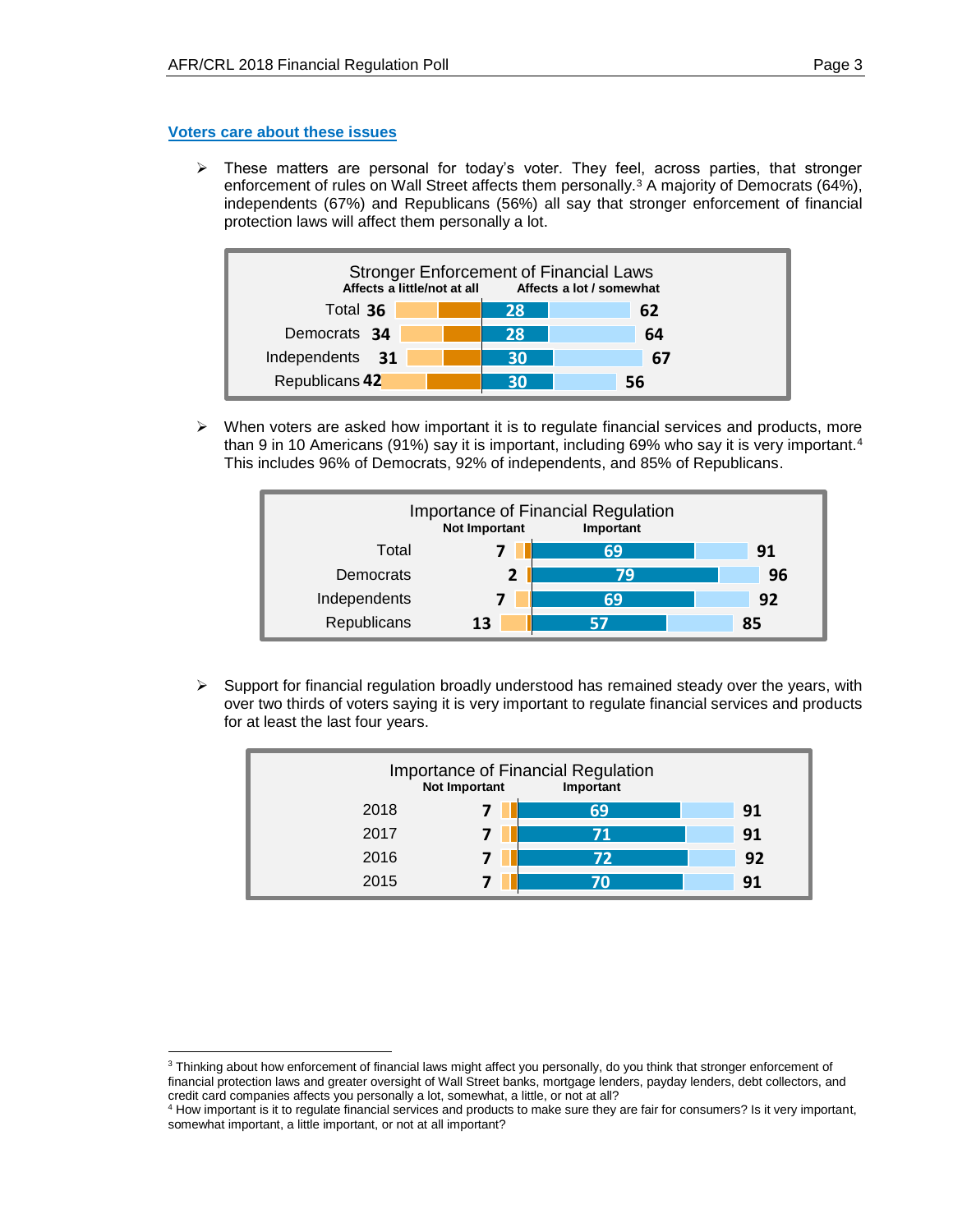## **Voters still support the mission of the CFPB**

 $\triangleright$  Almost three in four voters (73%) favor the mission of the CFPB when it is described to them, including majorities across parties.<sup>5</sup> This figure reflects support from 78% of Democrats and independents, and 64% of Republicans.



 $\triangleright$  We presented voters an argument advocating for the CFPB that draws parallels to regulations that protect consumers (rules on food, appliances, and automobiles), against a strong counterargument that the CFPB is an unaccountable bureaucracy and an example of job-killing big government. A strong majority (63%) of voters continue to side with the CFPB. Support is highest among Democrats, who reach 71% support, with a substantial majority of independents (69%) and half of Republicans (50%) also in support.<sup>6</sup>



 $\overline{a}$ <sup>5</sup> The Consumer Financial Protection Bureau, or CFPB, is the first federal agency whose mission is protecting consumers when they use mortgages, credit cards, bank accounts, and other financial products and services. Its mission includes preventing deceptive, unfair and abusive lending and collection practices by banks and other companies. From what you know about the mission of the Consumer Financial Protection Bureau, or CFPB, would you say you favor or oppose the CFPB?

 $6$  Now I'd like to read you a pair of statements about the Consumer Financial Protection Bureau, or CFPB. Of the two, please tell me which statement is closer to your own views, even if neither is exactly right. [ROTATE STATEMENTS] (Some/other people say) We have rules to guard against unsafe meat, appliances, and automobiles. The CFPB should be there to provide similar rules for financial products. Just as it's against the rules to sell dangerous toys, it should be against the rules to sell dangerous loans and mortgages and have Wall Street interests put our savings and homes at financial risk. (Some/other people say) The Consumer Financial Protection Bureau is another unaccountable, expensive, federal bureaucracy we don't need. The bureau imposes harsh regulation on small financial businesses lacking resources to manage intrusive government oversight and cuts access to credit. This costs jobs, and impedes economic recovery. The CFPB is yet another example of out of control, big federal government.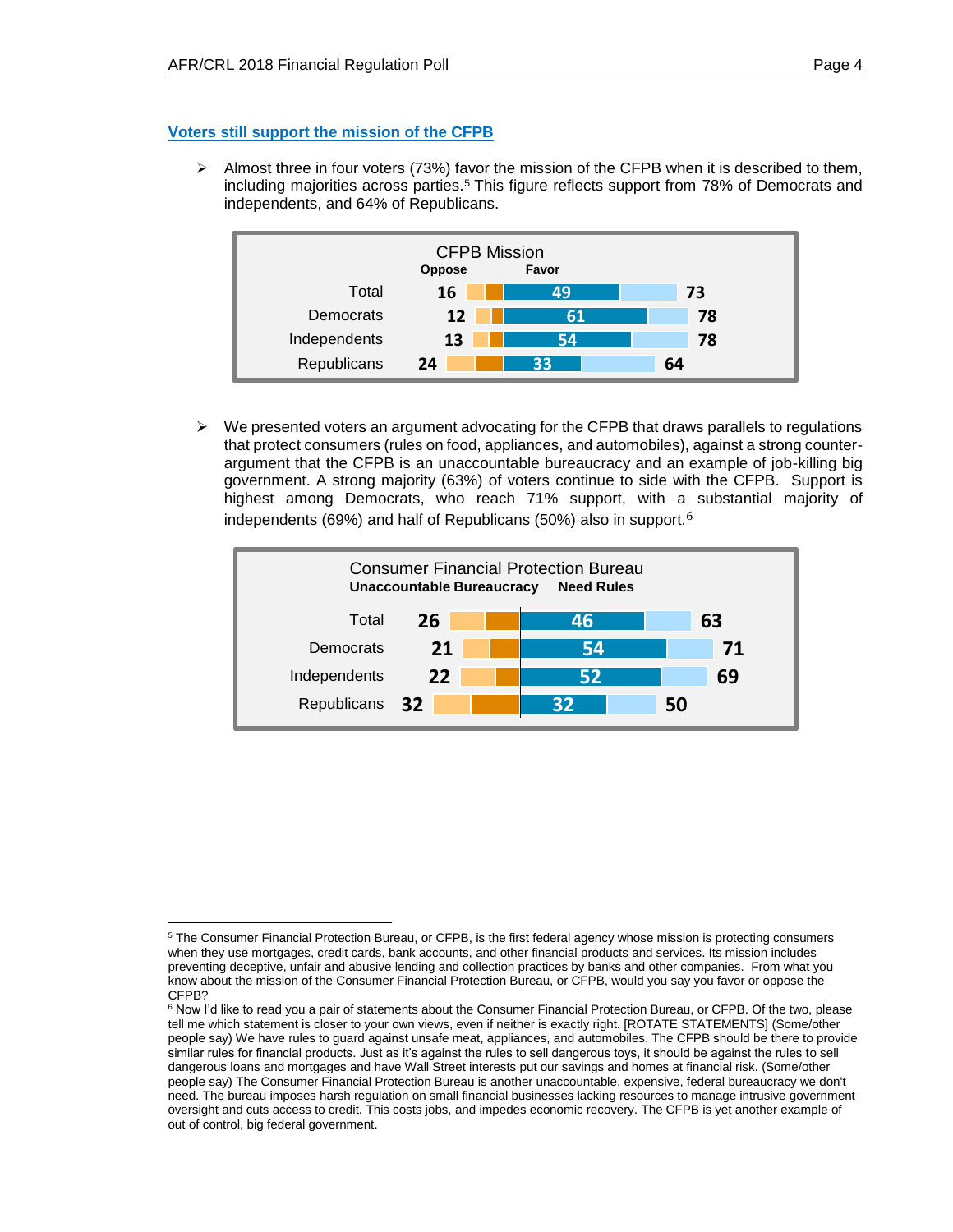## **Public support for financial regulation remains strong, across parties**

 $\triangleright$  A majority of voters (71%) say there should be more regulation of financial companies, including 46% who say there should be much more regulation of financial companies.<sup>7</sup> Support is strongest among Democrats, among whom 87% say there should be more regulation, and independents (73% more). A majority (52%) of Republicans also say there should be more government regulation.



➢ Despite attacks from President Trump and congressional Republicans, support for increased government regulation of financial companies has remained robust among voters overall and within parties, with majorities in support of more regulation.



 $\triangleright$  Voters heard one of two arguments on Wall Street reform<sup>8</sup>, one arguing for tougher regulation of the industry that caused the financial crisis, and the other arguing for decreased regulation

 $\overline{a}$  $7$  Generally speaking, do you think there should be more government regulation of financial companies, such as Wall Street banks, mortgage lenders, payday lenders, debt collectors, and credit card companies, or less regulation of these companies? <sup>8</sup> Now I'd like to read you a pair of statements about Wall Street reform. Of the two, please tell me which statement is closer to your own view, even if neither is exactly right. [ROTATE STATEMENTS] [PRO-REFORM] (Some people/other people say) that families are struggling to make ends meets. We need to make sure we don't give more power and profits to CEOs and big corporations at the expense of the rest of us. We don't need more people to be ripped off by payday lenders, big banks,